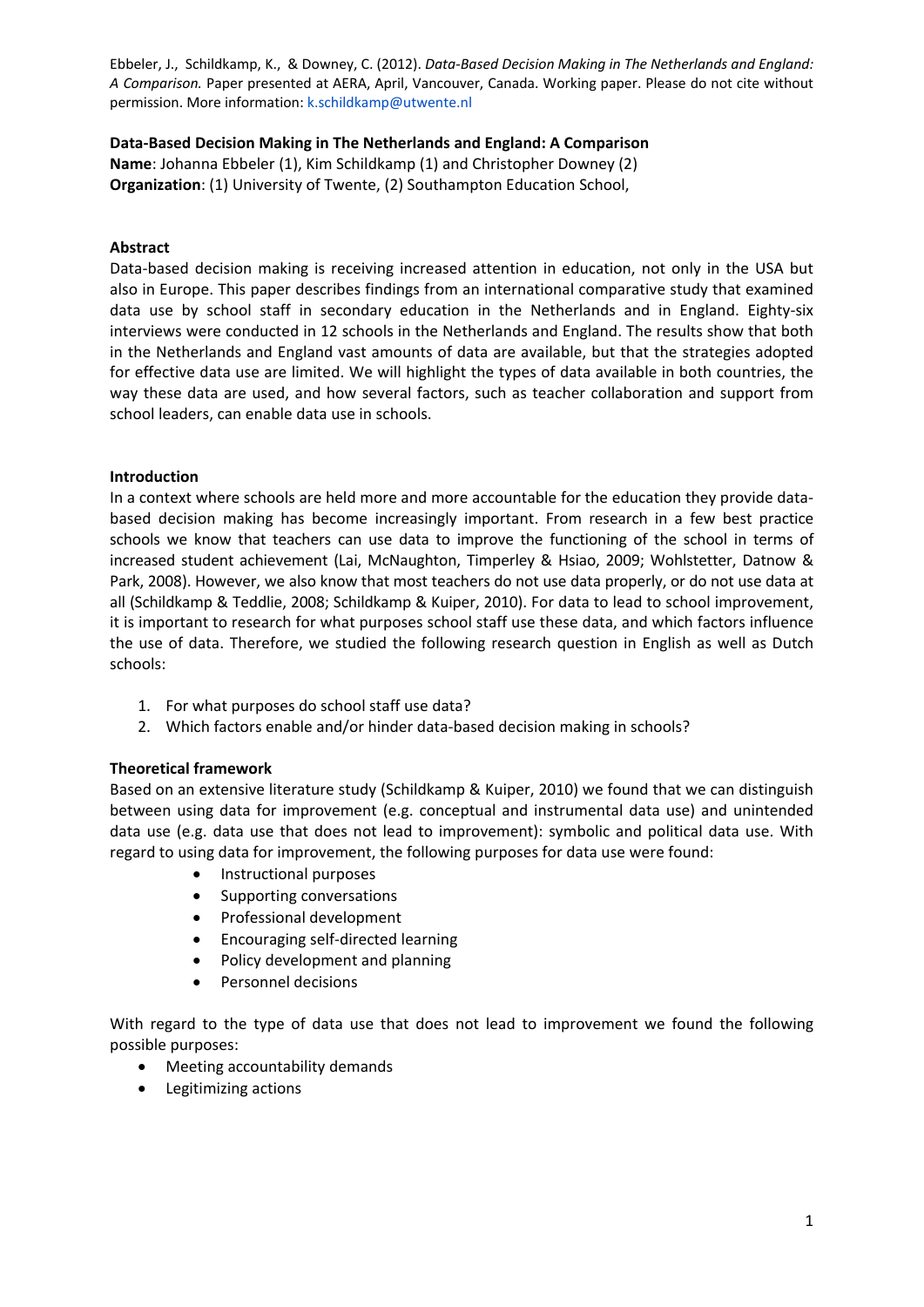

Figure 1. Factors hypothesized to influence data use (Schildkamp & Kuiper, 2010, p. 485).

Furthermore, several factors can either enable or hinder data use in school (see Figure 1, for a detailed description the reader is referred to Schildkamp & Kuiper, 2010). School organizational characteristics may influence data use. For example, in order to be able to use data it requires that school staff know what goals they are working towards. Only when there are clear and measurable goals, school staff can use data to check whether or not they are reaching their goals. Also, user characteristics can influence the use of data. Data use requires, for example, certain knowledge and skills, and also a positive attitude towards the use of data. Many teachers in schools lack the knowledge and skills (and sometimes also attitude) needed to use data effectively. Finally, the availability of data and data systems can influence data use. For example, schools staff need access to reliable, valid and timely data (Schildkamp & Kuiper, 2010).

# **The Dutc ch context**

Dutch schools traditionally have considerable autonomy. They have always been free to choose the religious, ideological and pedagogical principles on which they base their education, as well as how they choose to organize their teaching activities (Ministerie van Onderwijs, Cultuur , Wetenschappen, 1999). This freedom has led to a situation where both public and private schools are funded equally by the Government. Since the 1980s the process of further decentralizing competencies from the national level to the level of schools and municipalities has been initiated, schools have received more autonomy regarding their administration and finances; some other tasks have been decentralized to the municipalities (Hendriks, Doolaard, & Bosker, 2002).

The Netherlands do have an inspectorate, which holds schools accountable for their education. The decentralizations process in the Netherlands is rapidly proceeding towards governance in education (i.e., adjusting inspection evaluation to the principles of increased school autonomy), and schools are held accountable for their functioning in three different manners. Firstly, like in England, a vertical hierarchical external accountability function exists, in which an external organization (e.g. the Dutch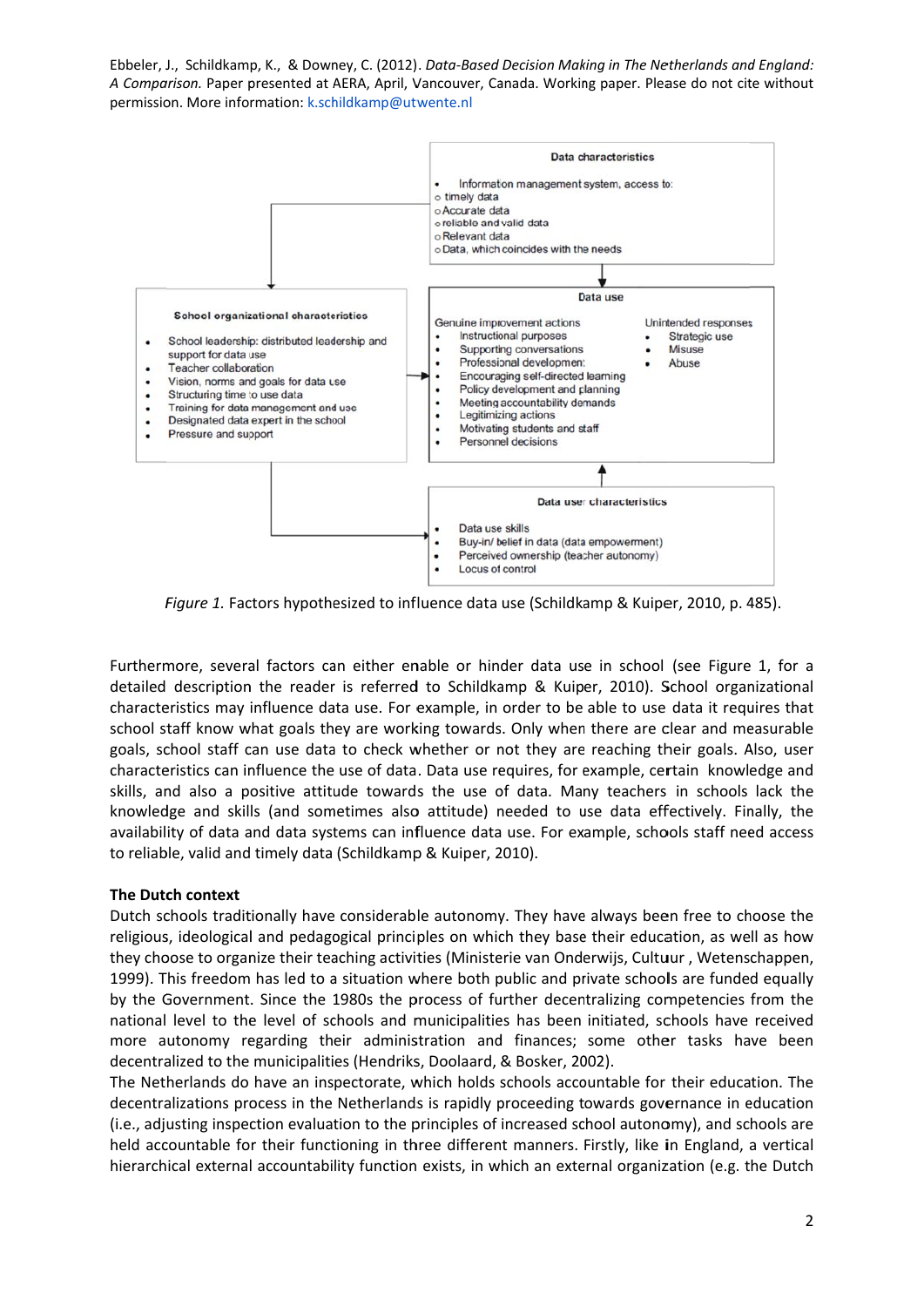Inspection) holds schools accountable for their functioning. Next, horizontal accountability is present, in which schools are expected to provide their community and stakeholders with insight into their processes, choices and results. Thirdly, internal vertical accountability exists, in which schools are supposed to provide their boards of supervision with insight into the adequacy of their management, policy and steering (Janssens, 2005, 2007).

The inspectorate plays an important role in the vertical hierarchical external accountability function. The main goal of the inspectorate is to assess and improve the quality of Dutch schools. Improvement is defined here in terms of added value: the extent to which schools add more value to their students' school entry performance levels (and how that compares with the average value added by schools with similar student populations, in terms of school entry level, or students' socioeconomic status). The Dutch inspection supervision framework for assessing school performance includes the school's quality care system, assessment, classroom teaching (quality of teaching), pupil care and support, school climate, school results, lesson content, and teaching time. Dutch school inspectors assess the quality of schools using the school supervision framework.

Based on their assessment inspectors provide data to schools on their strengths and weaknesses including suggestions on how to improve. Schools assessed by inspectors as 'weak schools' are visited more intensively and more frequently than other schools, and inspectors draw up written agreements with these schools about the improvements required (''schools under special measures''). Schools may also be requested to describe how they will implement the school improvement action plan. These plans are monitored thereafter by the school inspector (Ehren & Visscher, 2008).

An important aspect of the Dutch Inspectorate is the so-called 'principle of proportionality'. This means that the inspection of schools starts from the results of schools' quality assurance and school self-evaluation activities (Inspectie van het Onderwijs, 2002; Ministerie van Onderwijs, Cultuur & Wetenschappen, 2000–2002; Renkema, 2002), which implies that schools have to collect data on their own functioning. This method is expected to encourage schools to develop adequate quality assurance measures and as a result, based on data, identify and correct their own weaknesses.

In the Netherlands it is difficult to sanction weaker schools. Freedom of education is highly valued in the Netherlands and implies that schools are free to determine how they will organize their education. As long as they comply with legal requirements, they cannot be sanctioned or be obliged to change (Ehren, Leeuw, & Scheerens, 2005), although a follow up visit by the inspection to weaker schools is sometimes seen as a sanction.

# **The English context**

In the late 1980's, a *National Curriculum for Schools* has been implemented for all state-funded schools in England. The various reforms introduced during the past 20 years increased the parental choice of schools, which led to more competition amongst schools. These reforms led also to, for example:

- a nationwide standardized test for teachers and school leaders,
- funding of schools based on the number of students,
- the publication of the Ofsted school inspection results of individual schools and a national ranking list of schools in School Performance Tables - better known as league tables,
- annual reports of the head teacher to the governing body related to the progress of the school and
- local management of the schools (Huber, Moorman & Pont, 2007) that is accountable to the *Department for Education* (DfE).

For the purpose of measuring school performance and school improvement the achievement of pupils is tested through standardised tests at the end of Key Stage (KS) 2, KS4 and KS5 at the age of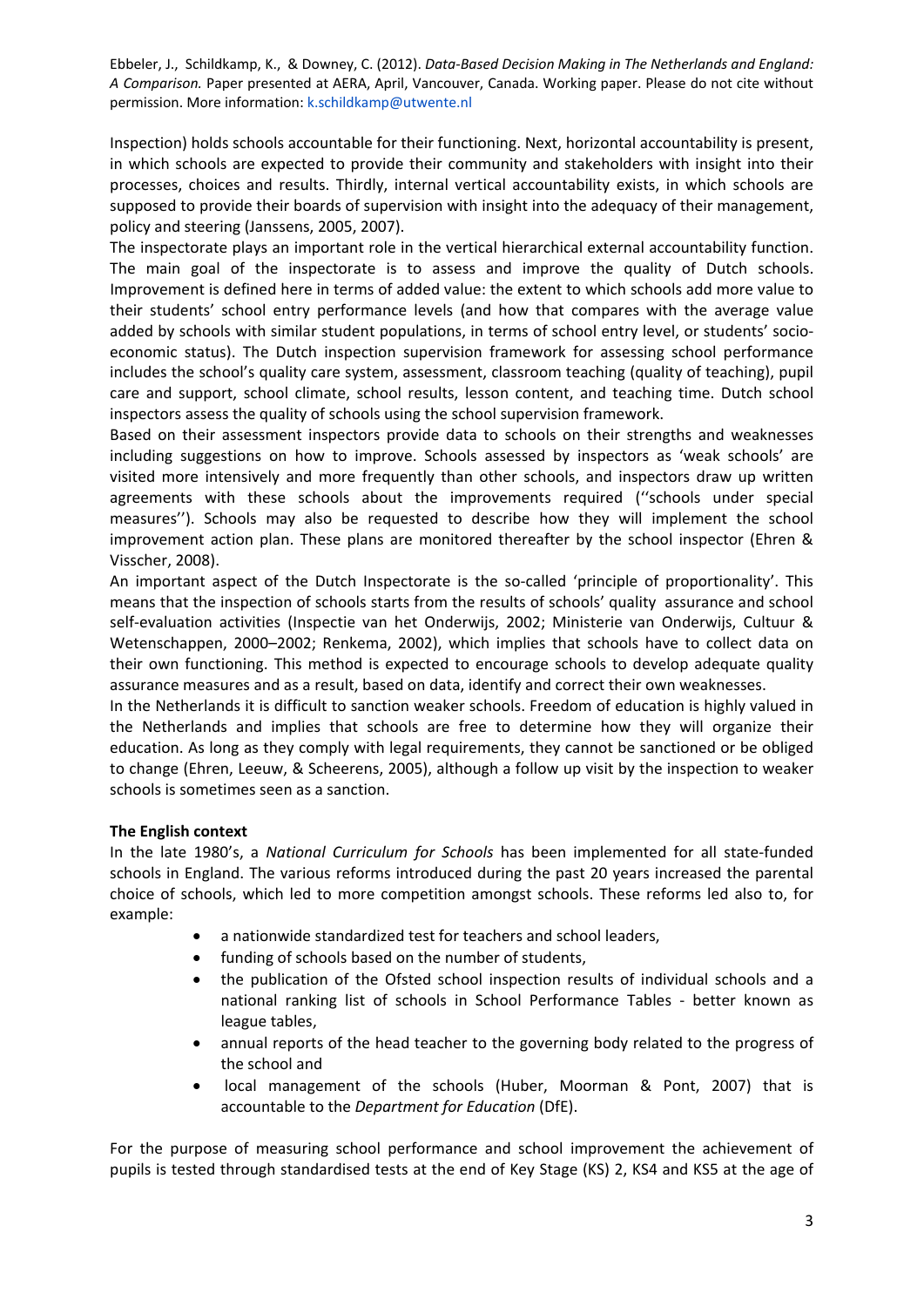11, 16 and 18. At the age of 15 to 16 (KS4) English students take their General Certificate of Secondary Education (GCSE) exams. Moreover, a range of non-GCSE examinations exist at the age of 16 in vocational subjects that are equivalent to academic GCSE's.

The accountability of schools is anchored in the policy of each nation and/or state. In the case of England, the origin of the accountability culture of schools lies in the politics and is grounded in the need for schools to be able to show the effectiveness of their teaching to the public/the tax payers (Kelly & Downey, 2011). The effectiveness of English maintained secondary schools is measured in terms of school performance indicators. These performance indicators are based on the attainment of the students. The performance of the schools is published annually in School Performance Tables, in which schools are ranked according to their performance. These tables are better known as 'league tables' (Kelly & Downey, 2011). Kelly and Downey (2011) report that in the early years, league tables reported on school performance solely by publishing raw attainment data. Moreover, even today, league tables still include publishing the percentage of students passing their General Certificate of Secondary Education (GCSE) with five or more A\*-C passes or the percentage of students in school reaching a particular National Curriculum (NC) level. In 2002 value added measurements were published for schools (http://www.education.gov.uk/performancetables/schools\_08/s3.shtml). The value added data measure the progress that a student has made in a certain stage of education. The value added score for the school is the average of the value added score of every individual student in the school (http://www.education.gov.uk/performancetables/schools\_04/sec3b.shtml). These value added measures were meant to mirror the effectiveness of the schools. However, ongoing critique about value added measures lead to the implementation of contextual value added measures (CVA). These measures also take into account factors that lie outside the control of the school, e.g. gender, special educational needs of students, family circumstances and other factors that are known to affect the performance of students in schools. CVA are supposed to be a fair measure of school effectiveness that make comparisons between schools more meaningful (http://www.education.gov.uk/performancetables/schools\_08/s3.shtml). Next to the accountability towards the governance level and the public, the head teacher is

accountable to the governing body and has to inform the governing body about all important changes and developments at school. In order to provide the governing body with evidence for the annual progress of the school, the head teacher has to make an annual school self-evaluation on the management performance of individual teachers, school development plan and target setting (Day, 2005). Meanwhile, the school self-evaluation is not only meant as accountability measures to the governing body of the school, but it is also the starting point for the Ofsted inspectors (Department for education and skills & Office for Standards in Education, 2004).

Schools are inspected at least every 5 years by the Office for Standards in Education (Ofsted). Ofsted has been established "to provide qualitative reports for every state school in England and to make them available to parents through publication"(Kelly & Downey, 2011). Ofsted forms a direct link between schools and the DfE. Currently, the Ofsted inspects maintained schools based section 5 of the Education Act 2005. The "inspectors must report on:

- the quality of the education provided in the school,
- how far the education meets the needs of the range of pupils at the school,
- the educational standards achieved in the school,
- the quality of the leadership in and management of the school, including whether the financial, resources made available to the school are managed effectively,
- the spiritual, moral, social and cultural development of the pupils at the school,
- the contribution made by the school to the well-being of those pupils,
- the contribution made by the school to community cohesion" (Ofsted,2009).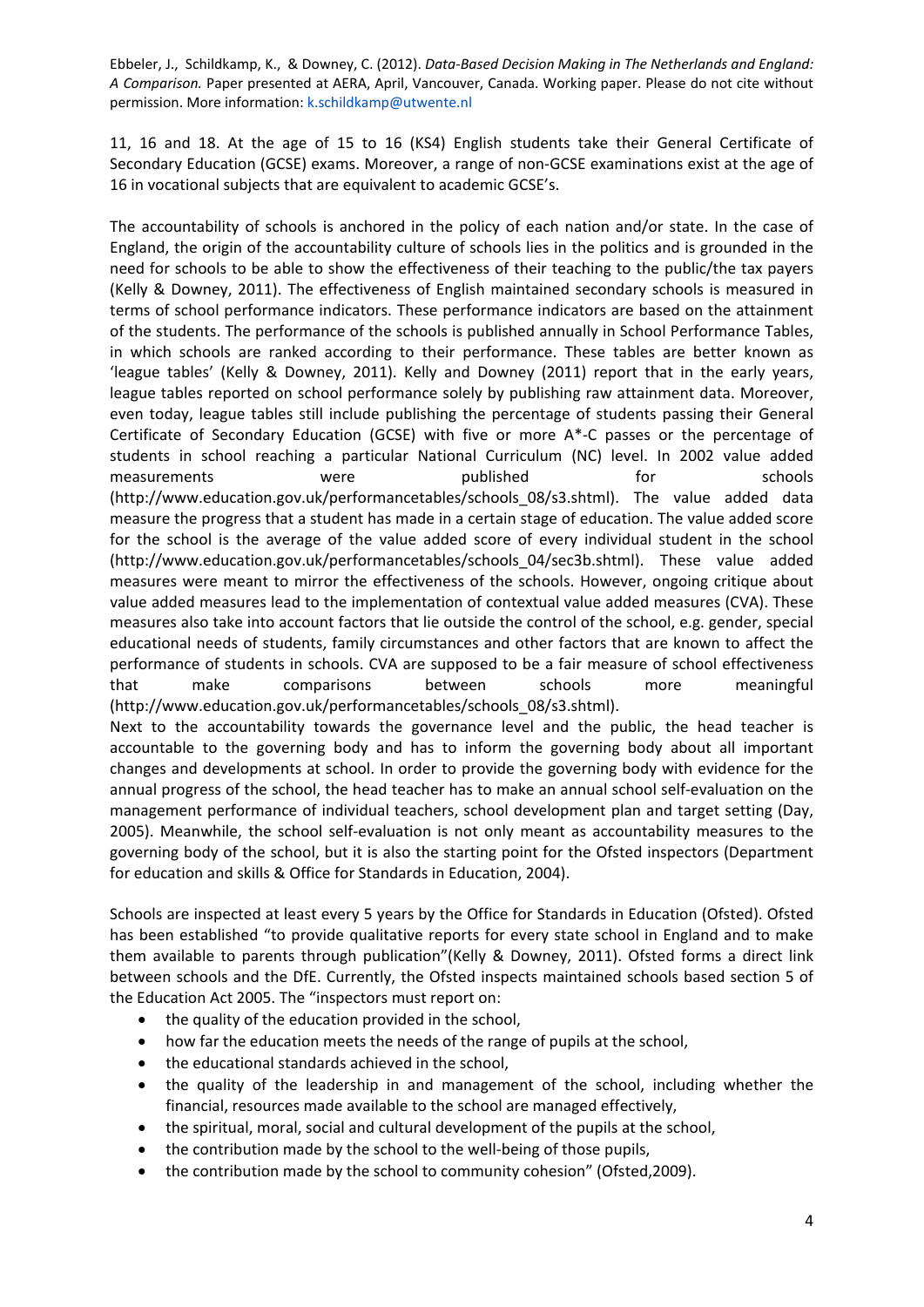The results of Ofsted inspections are published at the homepage of Ofsted and often local newspapers publish summaries or excerpts of the inspection reports.

The inspection by Ofsted is meant to influence policy thinking and the policy making (Ofsted, 2009). The pressure on schools schools regarding good inspection results is meant to stimulate schools to put more effort on the improvement of performance (Huber, Moorman & Pont, 2007). Low inspection results and a low ranking in league tables that is based on exam results lead to a less good reputation of an individual school and may result in decreasing student numbers of that particular school. Due to the reason that funding of schools is based on student numbers, schools continuously feel pressured to perform high and to improve. The head teacher is responsible for setting up an action plan with a clear time scale that states which remedial actions are to be taken regarding any deficiencies stated by the inspection team (Huber, Moorman & Pont, 2007). The annual school selfevaluation report of the head teacher to the governing body of the school will capture the evaluation of the interventions that have taken place in order to act upon the detected shortcomings.

### **Method**

This paper describes findings from an exploratory study that examined data use by school leaders and teachers in secondary education in the Netherlands and in England. In the Netherlands, 15 school leaders and assistant school leaders and 16 teachers of six schools were interviewed. In England, 39 school leaders and middle managers and 16 teachers of six schools were interviewed, using the same interview schedule. The results were analyzed and compared according to our theoretical framework.

# **Results**

Teachers and school leaders described using a wealth of data from input, process and output data for a big variety of purposes. English school staff had access to more sophisticated data than Dutch school staff. However, in some cases the data use did not directly lead to genuine improvement actions and in a few cases, unintended data use was reported. More genuine improvement actions were reported by English school staff than by Dutch school staff. In Table 1, the purposes of data use as commonly reported by school staff are presented.

| Conceptual data use   | Merely analysing data and enriching own knowledge (NL, EN)<br>Sharing and discussing data (NL, EN)<br>$\bullet$ |  |
|-----------------------|-----------------------------------------------------------------------------------------------------------------|--|
|                       |                                                                                                                 |  |
|                       | Celebration and motivation purposes (NL, EN)                                                                    |  |
| Instrumental data use | Adjusting/adapting the curriculum (EN)                                                                          |  |
|                       | Organisation of the school, the classroom and the support (EN)                                                  |  |
|                       | Professional development (EN)                                                                                   |  |
|                       | Formulating development plan (EN)                                                                               |  |
|                       | Informing the lesson planning and the instruction (NL, EN)                                                      |  |
| Symbolic data use     | Advertising the school (EN, NL)                                                                                 |  |
|                       | Awarding students and teachers (EN)<br>٠                                                                        |  |
|                       | Sharing data, for example with Ofsted or the inspection (NL, EN)<br>٠                                           |  |
|                       | Showing progress/performance of the school (NL, EN)                                                             |  |
| Political/persuasive  | Writing reference letters to colleges (EN)                                                                      |  |
|                       | Justify budget (EN)                                                                                             |  |

Table 1 *Purposes of data use in The Netherlands and England*

The results further show that similar factors influence the use of data in both contexts (see Table 1). With regard to school organizational characteristics, the role of the school leader was crucial in both contexts. The school leader needs to facilitate teachers in time to use data, but also needs to support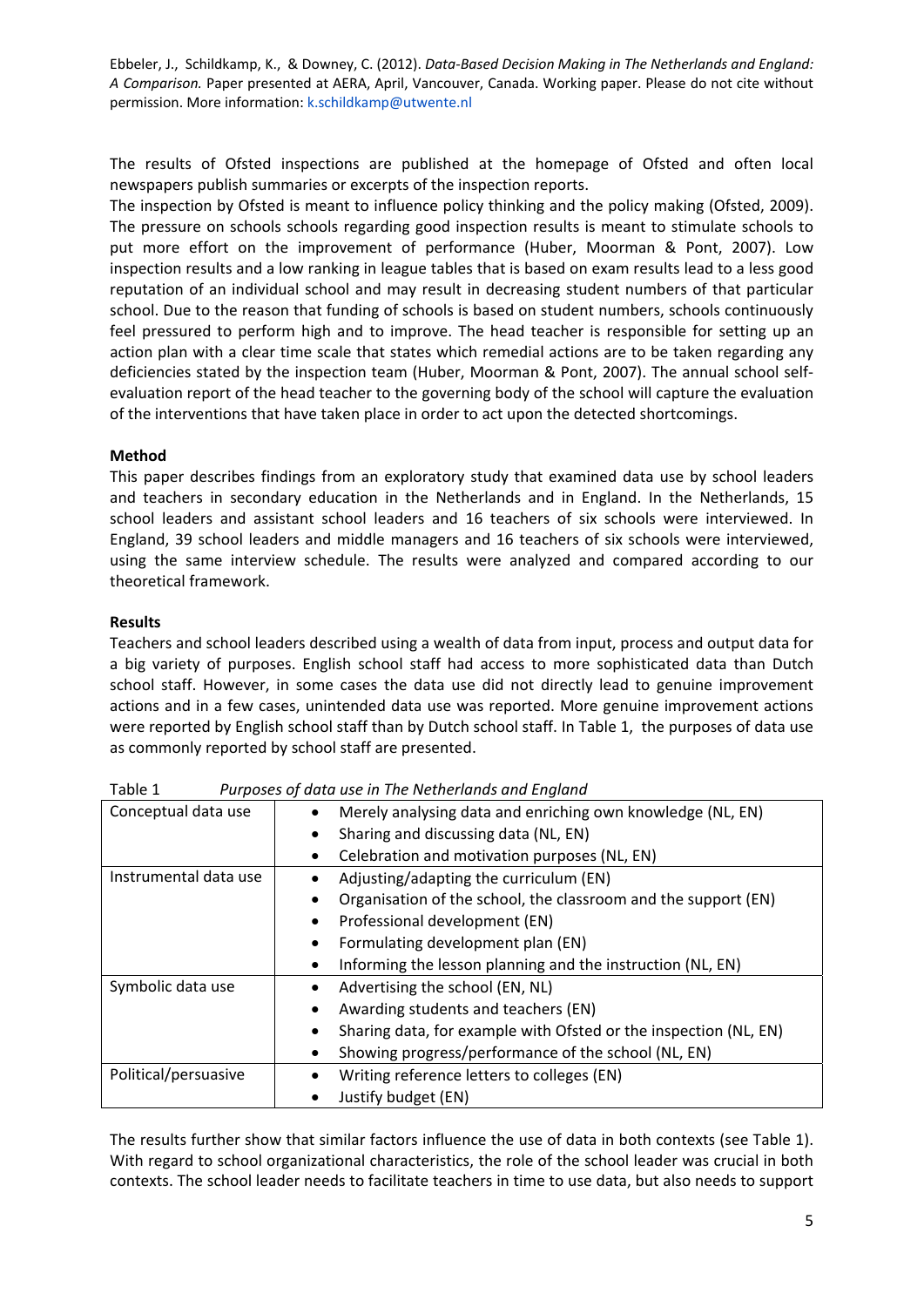data use, be enthusiastic about it, and be a role model when it comes to using data. In both contexts, teachers did not collaborate around the use of data. Collaboration can increase effective data use. Teachers in England indicated that they had received training in the use of data, and in their schools a data expert was available, whereas teachers in the Netherlands indicated that they felt they needed training in the use of data ,and could use the support of a data expert. Surprisingly, in both context there was a lack of a clear vision, norms and goals. Teachers in both context indicated that they could use data use guidelines: When do we need to use what data, and for which purposes.

Concerning data and data systems, teachers in both contexts complained about the data use infrastructure, for example with regard to access to information management systems. Also, some data were not available timely. Teachers in the Netherlands did not have high quality sophisticated assessment data available to them, such as in England. However, teachers in England seemed to have a narrow focus on the use of achievement data only, whereas in the Netherlands, teachers talked about the use of different types of data, including student survey data and parent data.

Finally, in terms of data user characteristics, bot Dutch and English teachers were positive about the use of data. However, Dutch teachers indicated that they felt they sometimes lacked the knowledge and skills needed to use data effectively (see also training).

| <b>Netherlands</b>                    | <b>England</b>                         |
|---------------------------------------|----------------------------------------|
| School organization                   | School organization                    |
| Support school leader                 | Support school leader                  |
| Lack of teacher collaboration         | Lack of teacher collaboration          |
| Lack of support and training          | <b>Sufficient support and training</b> |
| Lack of vision, norms and goals       | Lack of vision, norms and goals        |
| Need data expert                      | Have data expert                       |
| Need data use guidelines              | Need data use guidelines               |
| Data and data systems                 | Data and data systems                  |
| Need more effective infrastructure    | Need more effective infrastructure     |
| Lack of access to (high quality) data | Sufficient access to high quality data |
| Problems with timely data             | Problems with timely data              |
| Different types of data               | <b>Focus on achievement data</b>       |
| User characteristics                  | User characteristics                   |
| Positive attitude                     | Positive attitude                      |
| Lack of data use knowledge and skills | Sufficient knowledge and skills        |

Table 2 *Factors influencing data use in the Netherlands and England*

### **Conclusion and discussion**

The results show that both in the Netherlands and in England vast amounts of data (assessment data, but also, for example student survey data) are available, although the data in England are more technically advanced (e.g. more standardized and value added achievement data). The results further show that although data are available, data use is limited in both countries. In England there is a specific emphasis on data drawn from the results of national assessments of pupils' academic attainment at the end of specific phases of education. In the Netherlands, several teachers perceive data use as a "managers task". While in both countries teachers reported using data to inform instructional decision-making (at classroom level) or policy decisions (at school level), the majority of school staff use data mainly to monitor rather than to make improvements. The results of this study further show that different factors can enable effective data use, such as support by the school leader, teacher collaboration around data use, and having a clear vision and goals for data use.